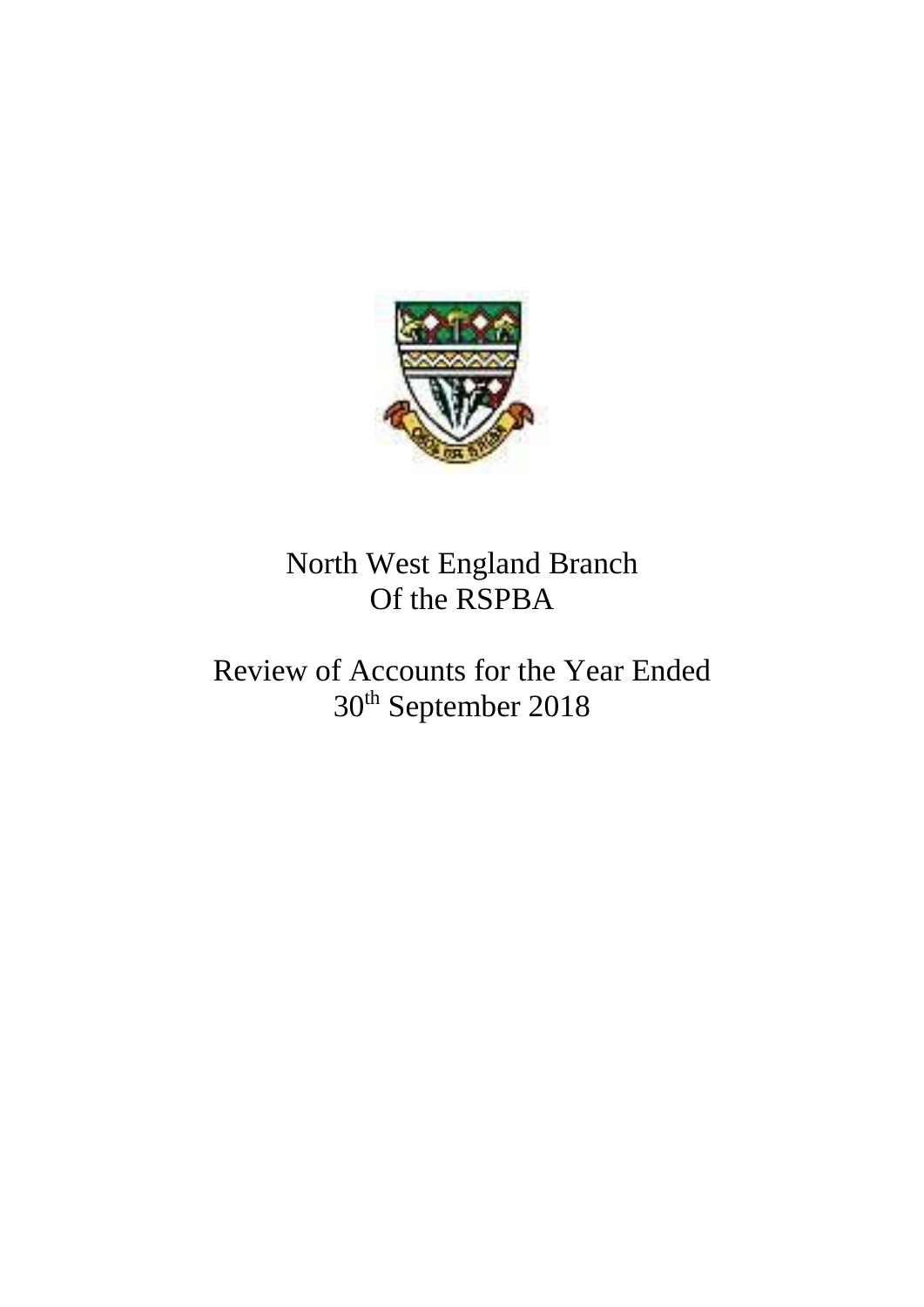### North West England Branch

### Balance Sheet – November 2018

#### Assets Employed

|                                | 2018<br>£ |
|--------------------------------|-----------|
| Current Assets                 |           |
| Bank Account                   | 2,024.82  |
| Cash in Hand                   | 253.93    |
|                                | 2,278.75  |
| Current Liabilities            |           |
| Sundry Creditors               | 0.00      |
| Net Current Assets             | 2,278.75  |
| Accumulated funds              |           |
| Balance Brought Forwards       | 2,344.37  |
| Surplus/(Deficit) for the year | (65.62)   |

In my opinion, the Accounts give a true and fair view of the state of the branch affairs as at 30<sup>th</sup> September 2018 and of the balance for the period at the end.

2,278.75

This report has been prepared from the details provided to the membership by the branch Treasurer. The records kept are clear and reflect the activities of the branch fully.

The Trio Piping was impacted by bad weather, however the Raffle at the event was exceptional. The Solo Piping costs were reduced as the adjudicators fee was donated back to the Branch.

P L Brown 22nd October 2018